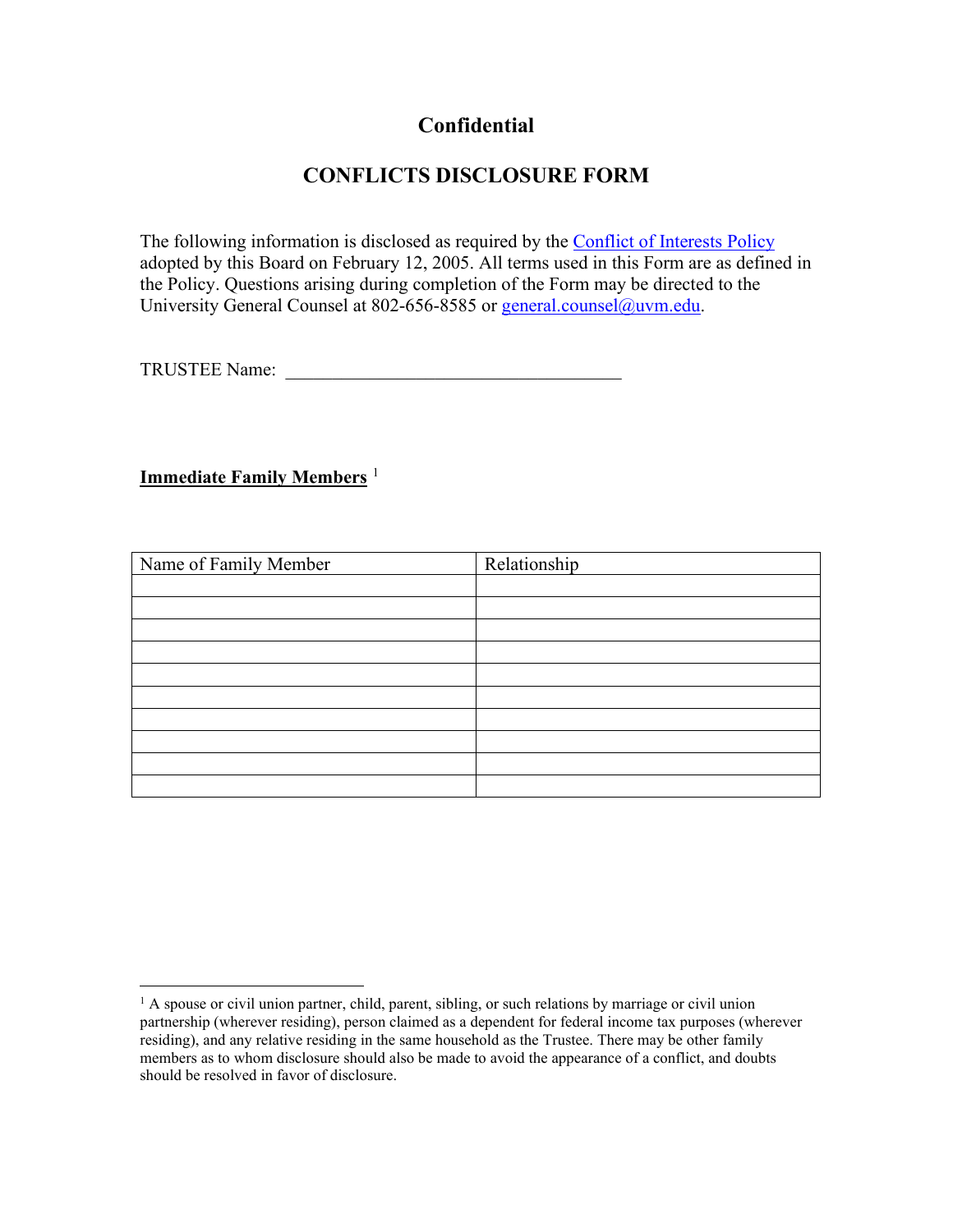## **Affiliates of Trustee (including your occupation)** [2](#page-1-0)

| Name of Affiliate | Affiliation |
|-------------------|-------------|
|                   |             |
|                   |             |
|                   |             |
|                   |             |
|                   |             |
|                   |             |
|                   |             |
|                   |             |
|                   |             |
|                   |             |
|                   |             |
|                   |             |

#### **Affiliates of Trustee Family Members (including their occupations)** <sup>2</sup>

| Name of Family Member | Affiliate | Affiliation |
|-----------------------|-----------|-------------|
|                       |           |             |
|                       |           |             |
|                       |           |             |
|                       |           |             |
|                       |           |             |
|                       |           |             |
|                       |           |             |
|                       |           |             |
|                       |           |             |
|                       |           |             |
|                       |           |             |
|                       |           |             |

<span id="page-1-0"></span><sup>&</sup>lt;sup>2</sup> An *affiliate* includes a business, association, corporation, or other legal entity in which a Trustee or a member of his/her immediate family is a director, trustee, officer, partner, joint venturer, principal, employee, owner, and/or holder of five percent (5%) or more of voting stock or a controlling interest. In addition, an affiliate is an entity from which the Trustee or a member of his/her immediate family otherwise annually receives or has the right to receive \$10,000 or more compensation, income, or other financial consideration or value.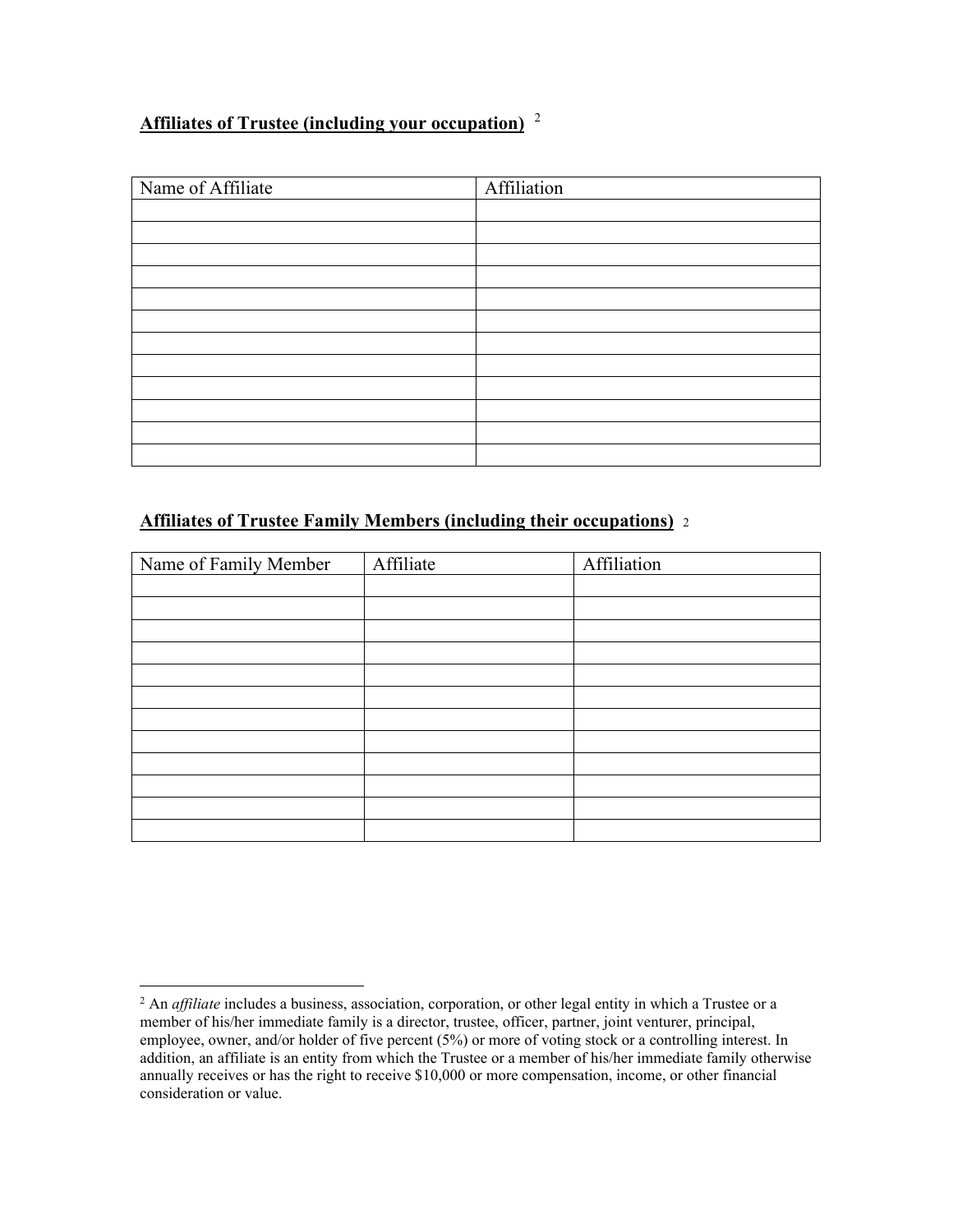#### Please identify:

- (1) Any family members currently employed by or enrolled at the University:
- (2) Any University employees or students whom you employ or otherwise retain for services:
- (3) Any contract negotiations or contracts in progress between you or a family member or affiliate and the University in progress, other than incidental transactions (*e.g*., ticket sales, food services) in which members of the public engage:

(4) Any gifts or loans you or a family member received from the University, or any source with which the University has significant commercial or philanthropic dealings:

(5) Any nonprofit organizations, institution of higher education boards, or internal university boards (i.e. college or administrative advisory boards) on which you or a family member serves as an officer, trustee, director or member: